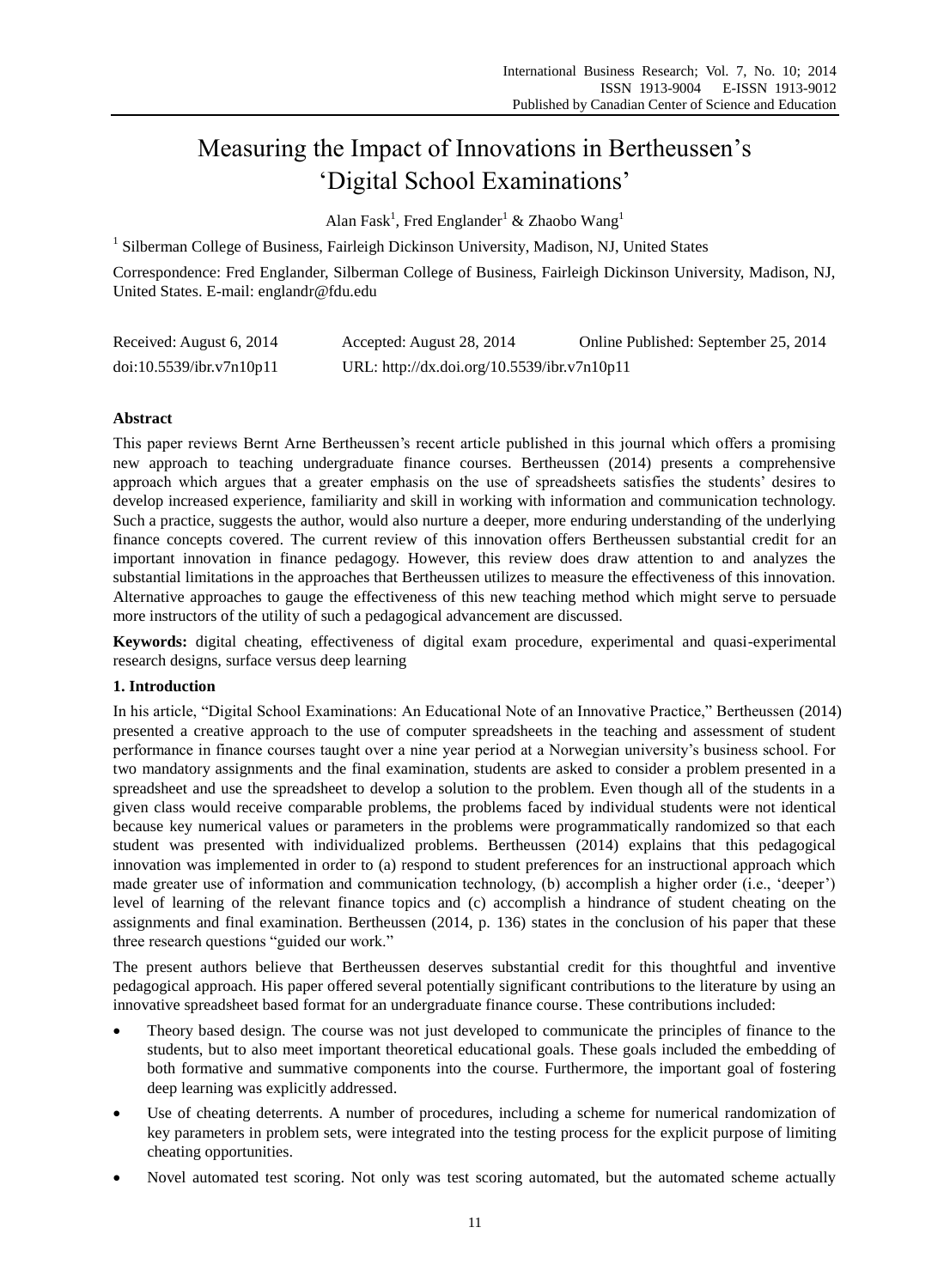detected consecutive errors and modified test scores appropriately.

These above contributions are substantially meritorious. Bertheussen (2014) then proceeded to offer evidence supporting the empirical validation of the methodology. It is in this evidence where the paper requires further scrutiny, for the evidence is, at best, weak. While few real life investigations rarely meet the perfect standards of experimental design as, for example, outlined in Campbell & Stanley (1963), a reasonable attempt to emulate those standards should be considered in any empirical investigation claiming validity and reliability of conclusions. It is the intention of these comments to highlight the need for validation procedures which meet reasonable standards of study design when making claims of course effectiveness and hindrance of student cheating. The Bertheussen (2014) study is thus being used as an example of common study design failures. The objections to Bertheussen's (2014) efforts to offer validation of his approach focus on several issues.

# **2. Fostering Deep Learning**

#### *2.1 Research Design*

Bertheussen (2014) utilizes a normal distribution of grade scores as a benchmark against which one may measure the success of his innovative approach. He argues that for a testing procedure to be successful, it should not deviate from a national average distribution of grades for an undergraduate finance course. This is a startling claim. Since this course design was implemented to provide an improved vehicle for learning, what is the justification for using what presumably are inferior national teaching approaches as a target for accomplishment? Indeed, a truly effective teaching approach would result in substantial negative skewness, with the bulk of the distribution being at higher grades. For this reason, the use of the normal distribution is also suspect. Additionally, the measures of success should have been explicitly detailed prior to the beginning of the study.

A more appropriate research design would have been to randomly assign students at the outset of the implementation of this new pedagogical approach to either a treatment group or a traditional course (representing a control or comparison group). Then, at the end of the course, the investigator would compare measures of effectiveness, such as mean course grades. It is to be hypothesized that the treatment (innovative) group will demonstrate higher mean grades and that these higher grades will be statistically significant. It is rarely wise to use a national standard, whether the national standard is normally distributed or otherwise, since the subjects in the national distribution are not necessarily equivalent to those in the group under study, in this case the students in the innovative group. Treatment and control/comparison groups randomly selected from the same population would be expected to be equivalent and therefore would yield meaningful measures for comparison. Among the classic sources that outline experimental and quasi-experimental research designs to evaluate the impact of interventions such as the use of spreadsheets with individualized questions that Bertheussen (2014) considers are those by Campbell and Stanley (1963), Cook and Campbell (1979) and Shadish, Cook and Campbell (2002). In recent issues in this journal, such experimental or quasi-experimental research designs have been utilized by Mitteleman, Macieira and Avila (2014) and Seetisarn and Chiaravutthi (2011).

In establishing a course design which puts great emphasis on spreadsheet construction, Bertheussen introduces an interesting tradeoff. With more time spent on spreadsheet construction, less time may be available for the presentation of traditional financial topics. Thus the "deep learning" which Bertheussen hopes to impart with the more challenging use of spreadsheets may be offset by the lack of deep learning in the areas of traditional financial topics to which the students are not exposed. That is, the opportunity cost aspect of Bertheussen approach is not explored. Thus test measures used to gauge course learning should include both spreadsheet and more traditional questions. It would not be surprising to see that Bertheussen's students perform better on spreadsheet problems than the more traditional problems. In any case, a test-control design, which randomly assigns one class to receive the traditional course and another receive Bertheussen's course might allow for measurement of the tradeoff. The class exam, which should be equivalent for both groups, should utilize a carefully crafted set of questions, avoiding a selection of questions which were more similar to the teaching methods experienced by either group.

# *2.2 Measuring Deep Learning*

Bertheussen (2014) claims that the fact that some students could develop spreadsheets from scratch demonstrates that deep learning was achieved by these students. Certainly, in the current business environment, where spreadsheet facility is highly desired, if not required, of new finance employees, the ability to develop spreadsheets from scratch is a much desired skill. But does the demonstration by some students of this ability truly show that the innovative course led to deep learning? That is, it seems very reasonable that there is a continuum representing the "depth" of student learning and that questions which simply rely on the rote skills of students to memorize or apply a "cookbook" procedure may lie close to "surface learning" end of the continuum.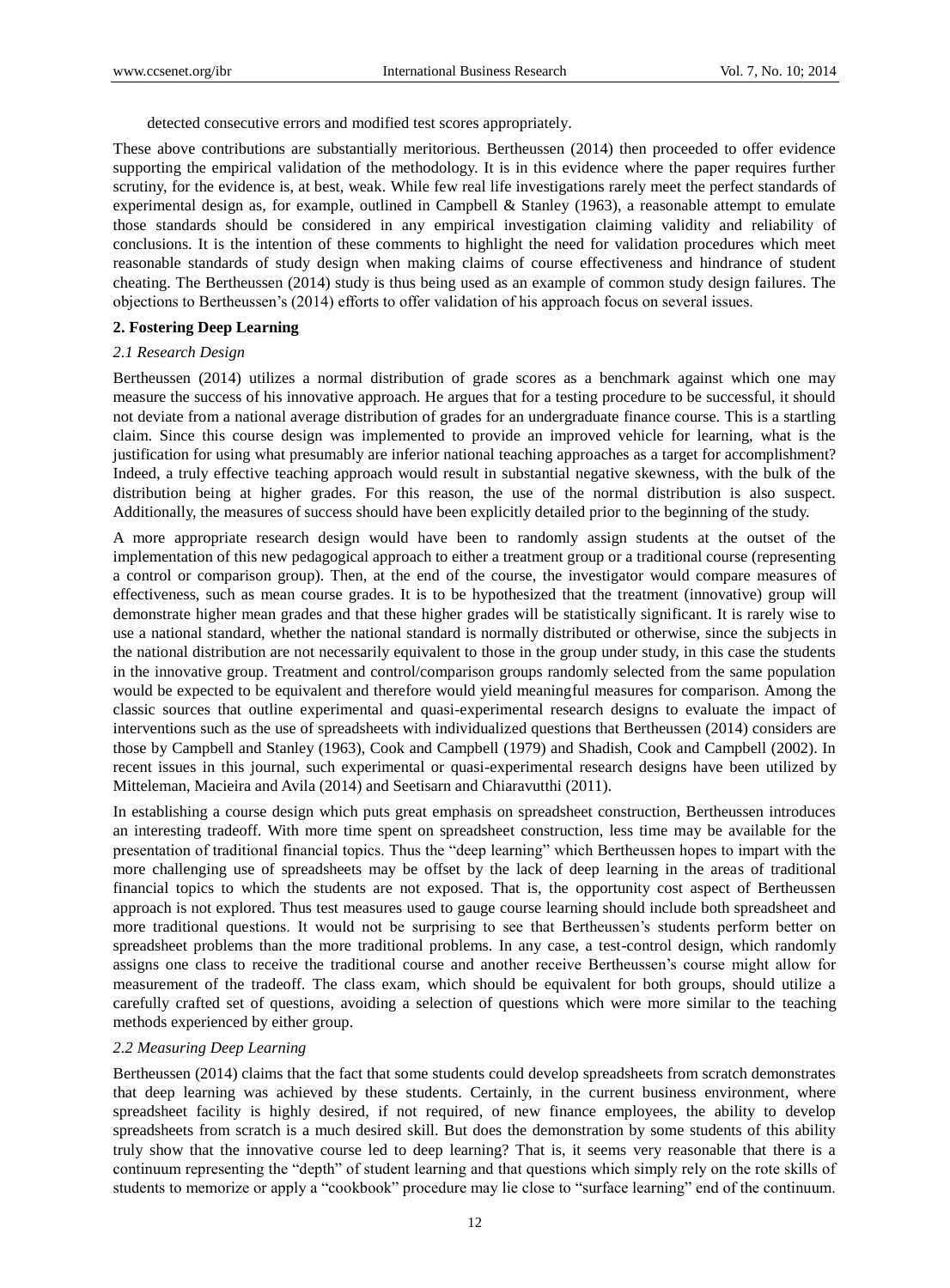However, Bertheussen (2014) provides no truly persuasive evidence that the individualized spreadsheet base intervention that is discussed actually represents "deep" learning. That is, he does not apply any established instrument to demonstrate that his assignment and exam questions are more appropriately directed to imposing on students a need to accomplish deep learning. He only uses reports that the students did less well on those questions which applied the intervention. While the present authors are not concluding that deep learning might not be a plausible explanation for these results, it is also possible that the pattern of findings presented could (not necessarily 'did') result from other characteristics of the different types of questions—e.g., differences in the clarity of the questions or differences in the time spent on the material that are linked to the questions. Bertheussen may wish to define deep learning as the ability to create a spreadsheet from scratch; however, it is a leap to believe that this ability truly measures the deep learning construct.

On a much more practical level, Bertheussen (2014) did not measure student's skill with spreadsheet at the beginning of the course. It is quite possible that those who were able to develop a financial spreadsheet from scratch, entered the course with better spreadsheet skills and that was the principle reason for their success, rather than the innovative course or the presumed accomplishment of deep learning.

#### **3. Hindering Cheating on Digital Exams**

Bertheussen (2014) provided a number of procedures including numerical randomization in their test problems and then claims that these procedures lead to a lower level of cheating. The basis of this claim is the lack of identical test response patterns among any of the students. However, even if there had been a perfect match, this need not demonstrate cheating. If two students studied together and misunderstood some solving procedures, they might well have responded in the same incorrect way, even in the absence of cheating. Therefore, it may be argued that a similarity in the pattern of responses among students is therefore, at best, a poor indicator of cheating. A growing literature on empirical methods to analyzing cheating has been developing over the last ten to fifteen years. The studies evaluating whether online examinations are more susceptible to cheating that Bertheussen (2014) cites (Grijalva, Nowell, & Kerkvliet, 2006; Lanier, 2006; Stuber-McEwen, Wiseley, & Hoggatt, 2009), which do not offer a clear consensus, are based on anonymous surveys of students. These surveys ask the student subjects about the extent to which they may have cheated in traditional, proctored exams relative to online exams. However, it seems reasonable to question how reliable these surveys may be. Should we expect the student subjects who may have cheated to admit it, even anonymously? Student personality may play a role not only in the propensity to cheat but in the pattern of responses to such survey questions. For example, a guilt ridden student may admit to cheating behavior even in the case of a very mild infraction. Alternatively, a sociopathic student may deny any cheating behavior even in the event of severe past cheating behavior.

A second methodological approach is to attempt an experiment or a quasi-experiment involving a comparison of exam performance between two groups of classes or students—a group taking online exams and a second group taking comparable or equivalent exams in a traditional, proctored setting. This quasi-experimental approach has been utilized less often (the present authors are only aware of the research efforts of Peng (2007), Harmon & Lambrinos (2008) and Yates & Beaudrie (2009) and would offer more credible results, especially to the extent that such a study is careful to insure that the composition of the two groups and the exams that they take are equivalent. A third approach, normally offering a greater level of credibility would be based on a randomized experiment. Such a research design studying online cheating was performed by Hollister and Berenson (2009). They studied two sections taking the same business computer skills course in the same semester. They were careful to assure that the students in each section had comparable abilities and characteristics. Once the semester was underway, Hollister and Berenson (2009) randomly assigned one of the sections to a traditional assessment mode (in-class, proctored exams) and the other section to an assessment mode based on online examinations. Another such experiment has been recently undertaken by Fask, Englander and Wang (2014). Two sections of introductory statistics were assigned to complete a practice final exam several days prior to the actual final exam. A short time before these exams, one section was assigned on a random basis to take the exams in a traditional, face-to-face environment and the second class was assigned to take those exams in an unproctored, online environment. The research design allowed separate estimates to be made of the effect of the testing environment (online or in-class) on exam performance and the effect of the online environment on students' propensity to cheat.

The above research on measuring cheating raises the question of the implementation of those approaches to Bertheussen's method of randomization of key question parameters to avert cheating. While this approach has intuitive appeal, confirmation of its effectiveness again requires a test-control study with one group receiving randomized questions and another receiving nonrandomized questions. The same test grading algorithm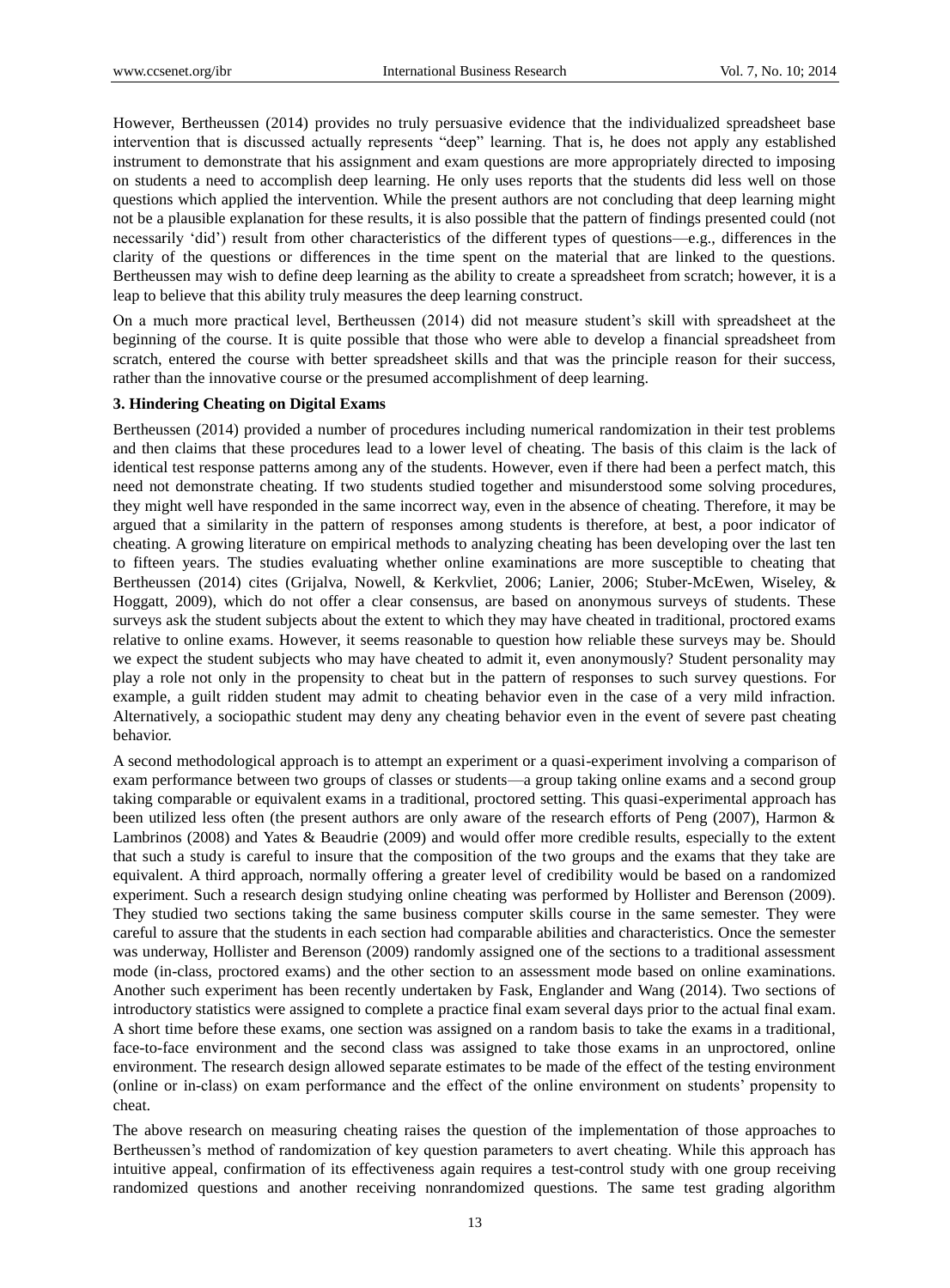(whether automated or not) should be applied to both groups. It should be pointed out that Bertheussen is not clear as to the extent of proctoring during the exams. This is, of course, crucial information to understand cheating related issues. On one hand, Bertheussen (2014) discusses some of the previous research related to student cheating in general *and* in the case of online examinations. On the other hand, the author refers to exams in which the students "brought their own devises" (Bertheussen, 2014, p. 129) *and* states, "The final exam is not open-book ..." (Bertheussen, 2014, p. 132).

# **4. Other Measures of Program Success**

First, Bertheussen (2014) notes that the course has existed for nine years and has been revised each year and was therefore considered a success. The longevity of the course only demonstrates the longevity of the course, not its success. Second, Bertheussen (2014) gave students a 1-5 Likert scale for two questions on their attitude towards the spreadsheet based course. The responses indicated a high level of satisfaction. This may very well be a reasonable conclusion. It should be pointed out, however, that the use of the t-distribution comparing responses (on a one to five scale) to the indifferent response (i.e., three on that scale) is problematic because the t-distribution is really not designed to be used for ordinal scales; a nonparametric approach would be preferred. It should also be pointed out that these results may well be subject to the "person-positivity bias" that pertains to such evaluations that was reported by Sears (1983). Sears (1983) found that when over 300,000 individual student research subjects at UCLA over fourteen school terms were asked to evaluate their professors on a nine point scale (where a 5 rating was labeled as average) professors were rated at 7.22 and courses were rated at 6.85. This suggests a strong positive bias in the evaluation of professors and courses which may well have applied to student satisfaction results that Bertheussen (2014) presented. Comparisons of the results to similar student feedback for similar business courses which did not involve the particular use of individualized spreadsheet assignments and exams (either in place before the intervention or for business courses at the same university) would offer stronger evidence of the positive student response to the intervention.

#### **5. Conclusion**

The above criticisms of Bertheussen's work are not intended to question the potential pedagogical value of the innovation that he advances. This innovation appears thoughtful and promising. These criticisms are meant to highlight the point that if claims of an intervention's success are to be made, they should be based on appropriate outcome measures that have been developed in a less ambiguous manner. The credibility of the rather impressive innovative course design which Bertheussen reported, is undercut, not enhanced, by ill-conceived measures of effectiveness. That is, Bertheussen's ability to persuade a greater proportion of fellow finance professors to adopt a similar pedagogical approach would be substantially greater if his research design and corresponding outcome measures were more carefully constructed.

#### **References**

- Bertheussen, B. (2014). Digital school examinations: An educational note on an innovative practice. *International Business Research, 7*(6), 129–139. http://dx.doi.org/10.5539/ibr.v7n6p129
- Campbell, D., & Stanley, J. (1966). *Experimental and quasi-experimental designs for research.* Skokie, IL: Rand McNally.
- Cook, T., & Campbell, D. (1979). *Quasi-Experimentation: Design & analysis issues for field settings*. Boston: Houghton-Mifflin.
- Entwistle, N., & Ramsden P. (1983). *Understanding pupil learning*. London: Croom Helm.
- Fask, A., Englander, F., & Wang, Z. (2014). Do online exams facilitate cheating? An experiment designed to separate possible cheating from the effect of the online test taking environment. *Journal of Academic Ethics*, *12*(2), 101–112. http://dx.doi.org/10.1007/s10805-014-9207-1
- Grijalva, T., Nowell, C., & Kerkvliet, J. (2006). Academic honesty and online courses. *College Student Journal*, *40*(1), 180–185.
- Harmon, O., & Lambrinos, J. (2008). Are online exams an invitation to cheat? *Journal of Economic Education, 39*(2), 116–125. http://dx.doi.org/10.3200/JECE.39.2.116-125
- Hollister, K., & Berenson, M. (2009). Proctored versus unproctored online exams: Studying the impact of exam environment on student performance. *Decision Sciences Journal of Innovative Education, 7*(1), 271–294. http://dx.doi.org/10.1111/j.1540-4609.2008.00220.x
- Lanier, M. (2006). Academic integrity and distance learning. *Journal of Criminal Justice Education*, *17*(2), 244– 261. http://dx.doi.org/10.1080/10511250600866166